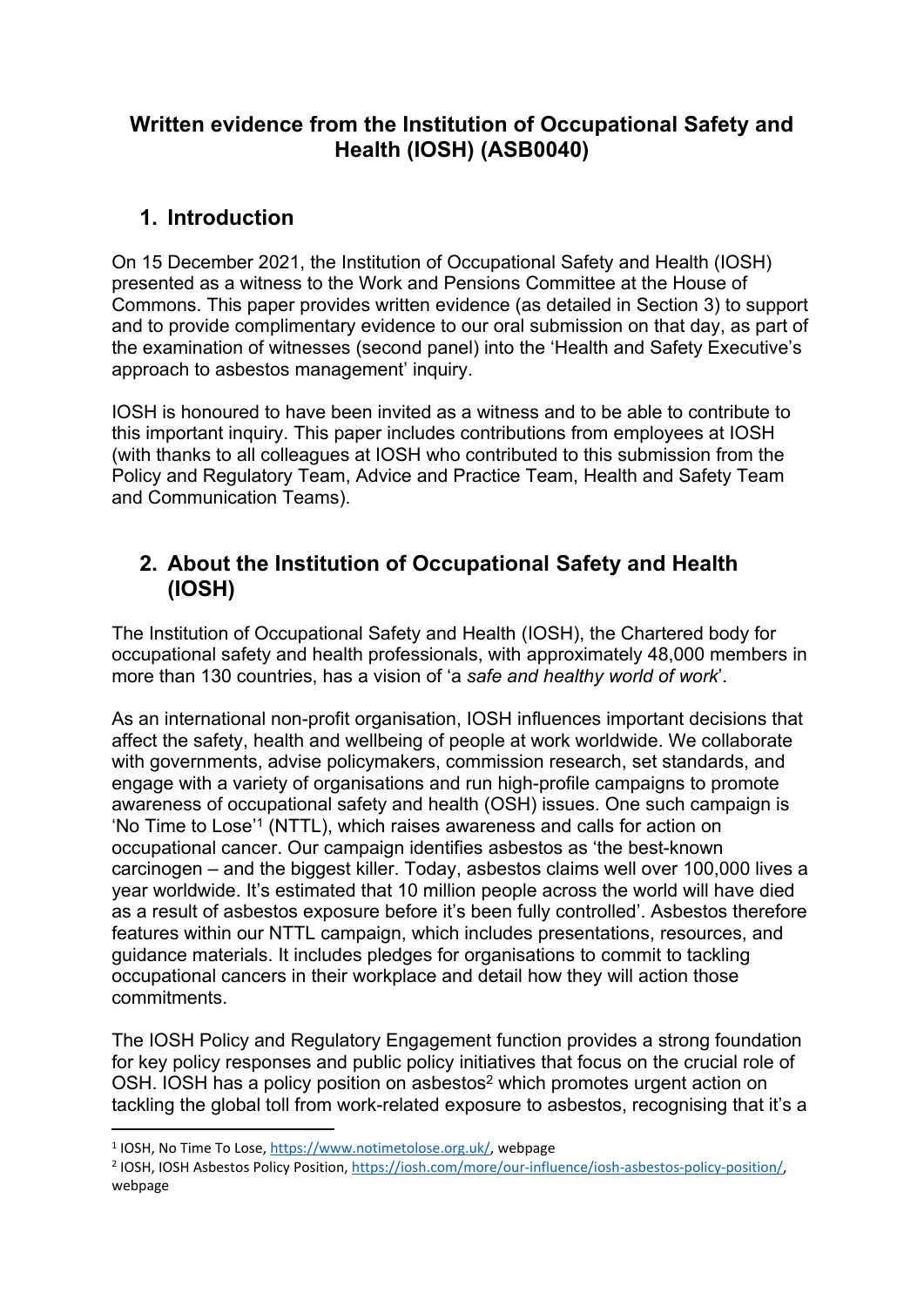challenge to both occupational and public health which needs addressing through improved public policy and OSH management.

Other examples of IOSH's activity relating to the prevention and awareness of asbestos includes, but is not limited to:

- IOSH partnering with the Asbestos Disease Awareness Organization (ADAO) for Global Asbestos Awareness Week in 2020<sup>3</sup>.
- IOSH commissioned research, one of which is a review of the independent study 'Occupational safety and health considerations of returning to work after cancer'<sup>4</sup> .
- IOSH awareness raising and advocacy through articles<sup>5</sup>, policy position and consultations.
- IOSH helpline available to our members as part of our charitable objects.

# **3. Written evidence**

**3.1 Under the Control of Asbestos Regulations 2012, we have what is often described as management in situ of asbestos. What do you think the strengths and weaknesses of that current approach are and do you think that HSE does enough to make it effective?**

## **3.1.1 Control of Asbestos Regulations 2012 and 'in situ'**

The Control of Asbestos Regulations 2012 (CAR) requires duty holders to take action to prevent exposure to asbestos at work. CAR covers all work involving asbestos and asbestos-containing materials (ACMs).

The regulations apply to the self-employed as they apply to an employer (Regulation 3(1)). In addition, the people who could be affected by the work must also be taken into account (Regulation 3(3) and the Health and Safety at Work etc Act 1974). This includes employees of other employers, people occupying buildings and members of the public. The identification of asbestos may also be required as part of planned construction work.

Focusing on the 'management in situ'. There are key requirements within CAR, such as the duty to manage, but principally the approach to asbestos management is a risk-based one, which is a consistent approach within UK health and safety legislation. Firstly, duty holders must presume that materials within the building are asbestos unless there is strong evidence to prove otherwise. If materials are ACMs

<sup>&</sup>lt;sup>3</sup> IOSH, IOSH partners with ADAO for Global Asbestos Awareness Week 2020, [https://iosh.com/more/news](https://iosh.com/more/news-isting/iosh-partners-with-adao-for-global-asbestos-awareness-week-2020/)[isting/iosh-partners-with-adao-for-global-asbestos-awareness-week-2020/](https://iosh.com/more/news-isting/iosh-partners-with-adao-for-global-asbestos-awareness-week-2020/), webpage

<sup>4</sup> IOSH, Return to Work after Cancer, [https://iosh.com/resources-and-research/resources/return-to-work](https://iosh.com/resources-and-research/resources/return-to-work-after-cancer/)[after-cancer/,](https://iosh.com/resources-and-research/resources/return-to-work-after-cancer/) webpage

<sup>&</sup>lt;sup>5</sup> IOSH, Asbestos exposure putting lives at risk 20 years since ban, [https://iosh.com/more/news](https://iosh.com/more/news-listing/asbestos-exposure-putting-lives-at-risk-20-years-since-ban/)[listing/asbestos-exposure-putting-lives-at-risk-20-years-since-ban/,](https://iosh.com/more/news-listing/asbestos-exposure-putting-lives-at-risk-20-years-since-ban/) webpage.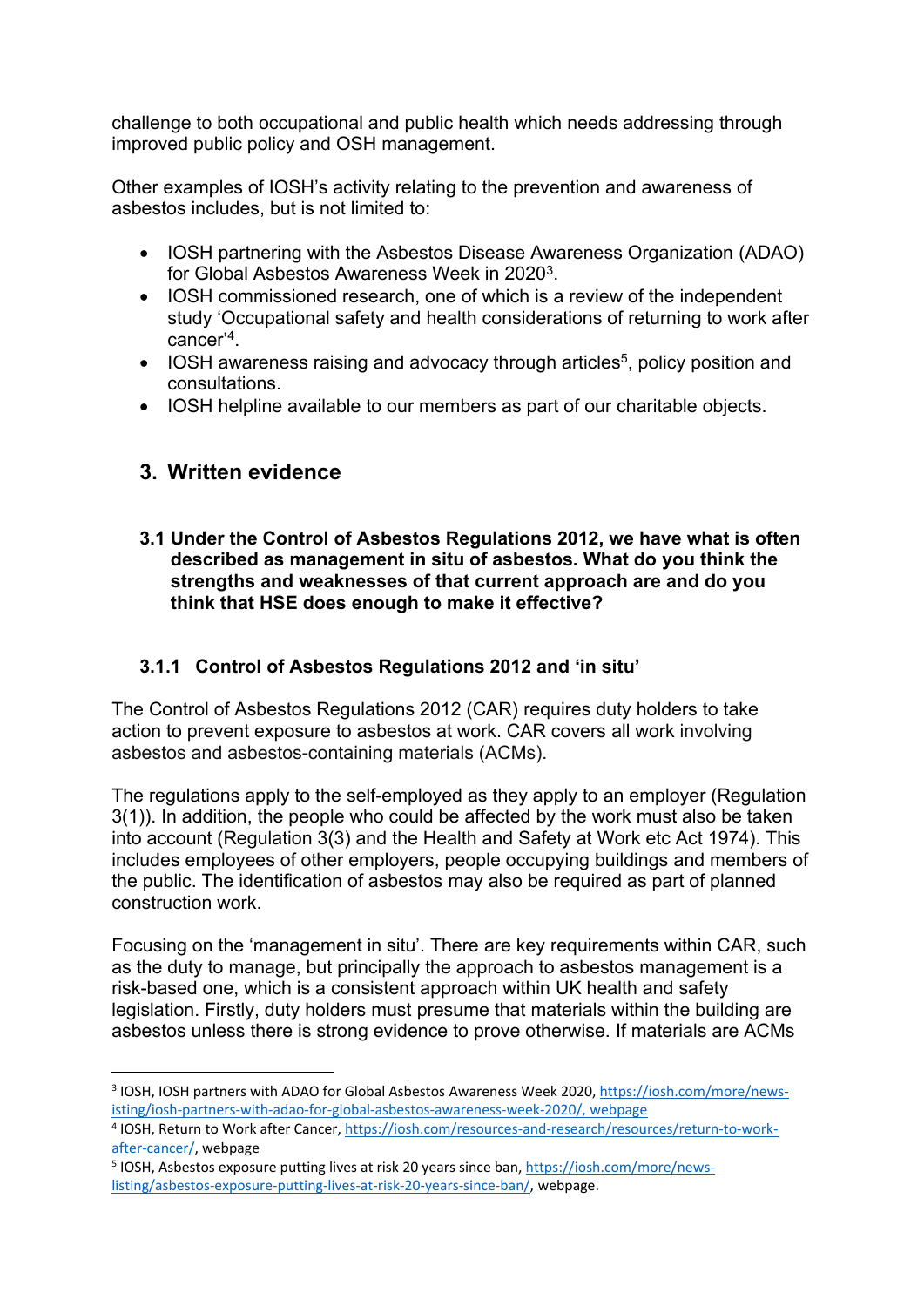or presumed ACMs, the duty holder then needs to consider the condition and likelihood of disturbance and damage to the asbestos/presumed asbestos. We know that the risk from asbestos comes when the asbestos fibres are released into the air where they can be inhaled. Therefore, if the presumed or confirmed ACM is in good condition, not being or going to be disturbed or damaged, then it is left 'in situ' and monitored and managed (please note, other controls may also be taken, such as encapsulation, and so on, as part of the assessment at this stage). To get to this point, duty holders have already taken risk-based decisions, and even if it is currently in a good condition, not damaged or likely to be disturbed, the responsibility does not end there. Monitoring and management of the asbestos, informing those who could disturb it, and so on, are still requirements to be undertaken.

We would also like to highlight practical examples of where ACMs would not be left in situ even if in a good condition. For example, the ACM might be in good condition, but you wouldn't keep ACMs in areas where it could be disturbed, an example being along corridor walls or on corners where they can be struck and damaged by trolleys or other items traversing down them. Therefore, the likelihood of damage and disturbance is one to consider regarding building use, building users, activities, contractor activities, and so on. To conclude on this point, even before the decision is made to keep it 'in situ', the decision is based on risk, and not just about leaving ACMs 'in situ' in all locations within the building, even if it is in good condition at that time. The HSE website<sup>6</sup> states '*don't remove asbestos unnecessarily - removing it can be more dangerous than leaving it in place and managing it'*. In relation to removal, it will introduce risks to those removing it and to others unless the correct controls are put in place. This therefore needs to be taken into consideration.

The assessment around condition and likely disturbance/damage is an important step and must be undertaken, and that persons likely to disturb it are aware of its presence (so that they can put in place appropriate controls while the work is being done). For example, depending on the material type/ condition/ likelihood of disturbance, ACMs in flooring and ceilings could remain within their locations and be monitored and managed.

In addition, when considering this question, we also note that some public buildings have asbestos everywhere. Public buildings like schools and hospitals in particular, those built pre-2000, are full of asbestos. In some instances, the removal might mean the entire building would be impacted and thus 'removed', leaving very little left. The considerations for the management and removal of asbestos must remain risk based to inform the control strategies to be taken. From the OSH perspective, there are hazards and risks associated with both 'in situ' and removal and disposal. Therefore, any options, planning and decision stages should consider all hazards and risks. So, if asbestos were to be removed, what are the risks of this removal, i.e., to those workers undertaking the task and to others and their precautions? Where does the asbestos go, i.e., packaging, transportation, final disposal, if it is being removed from hospitals and schools? And what is in the impact on the care provision and schooling, and so on?

<sup>6</sup> HSE, Asbestos, <https://www.hse.gov.uk/toolbox/harmful/asbestos.htm>, webpage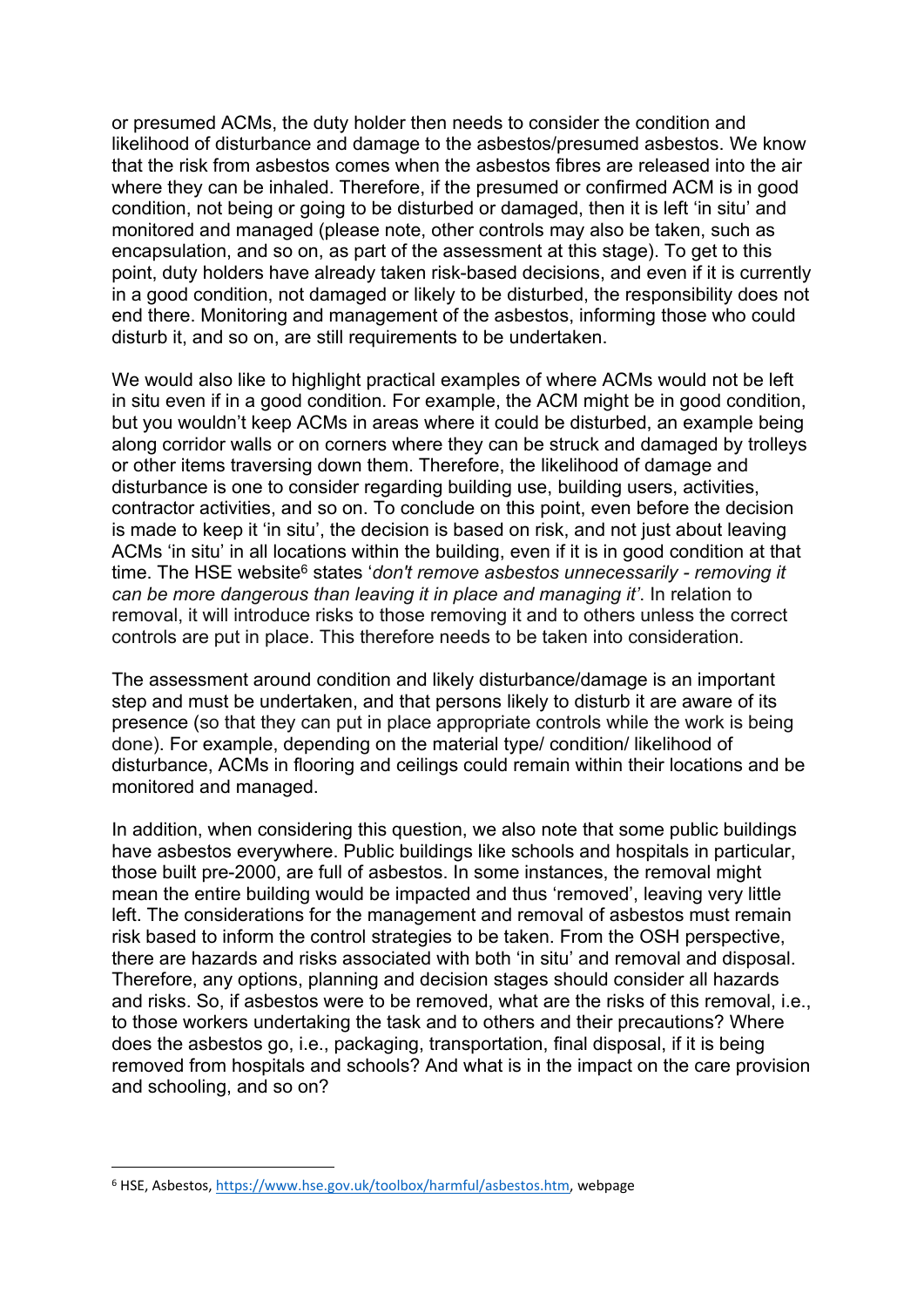### **3.1.2 Strengths, weaknesses and effectiveness**

We recognise that it is a challenging situation at the moment, with asbestos related diseases resulting now, many decades after past exposure, and the fact that a large number of buildings still contain asbestos. Without the necessary awareness and with uncertainty to manage it safely, it can create risks. We particularly have concern for small and medium sized enterprises (SMEs) for this reason.

With this in mind, when considering the overall effectiveness of CAR, it is worth highlighting that the regulations have been around for some time and the HSE provides information on asbestos, the regulations, management of, and so on. Document examples include:

- HSE guidance on the HSE internet webpages
- Approved Code of Practice L1437
- HSG 248<sup>8</sup> for analysts
- HSG 247<sup>9</sup> for licensed contractors
- Specific guidance e.g. schools
- The Asbestos Essentials<sup>10</sup>.

Generally, in our opinion, guidance and navigation of the HSE website has improved over the years, so users can find relevant information relating to who they are. For example, in the instance of asbestos risk management, this is targeted at tradespeople, building owners, licenced contractors, members of the public, etc. where specific information is available and accessible to the target audience.

We are also aware of HSE targeted activity in the 2000s which involved liaison with local authorities to inspect school CLASP buildings, and the management thereof (our knowledge is aligned to the West Midlands area). This was now some time ago, and we are aware of the reduction in resource available to the HSE and the diverse remit of regulations and workplace risks that they cover. Although we are not aware of other directly related asbestos activity, akin to the CLASP inspections, we are aware that priority areas include construction and other occupational health related matters, for which asbestos risks can be identified. We are also aware of the HSE's 'hidden killer campaign', although we do not have the statistics on HSE activity and impact of interventions.

When considering weaknesses of CAR, we reflect upon our own individual experiences within the OSH profession, and some examples include:

 In organisations, particularly larger organisations, there is a need to provide clarity on who is responsible as the duty holder and who is delegated tasks to support with implementation as the hierarchy has many layers. For example, with previous work experience in local authorities it was clear we needed to provide clarity around who was the duty holder in relation to our local authority building stock, which included the schools where the local authority was the employer, and down our hierarchy with delegated tasks from the Chief

<sup>7</sup> HSE, Managing and working with asbestos: Control of asbestos regulations 2012 Approved Code of Practice and guidance, L143, <https://www.hse.gov.uk/pubns/priced/l143.pdf>

<sup>8</sup> HSE, The Analysts' Guide, HSG248, <https://www.hse.gov.uk/pubns/priced/hsg248.pdf>

<sup>9</sup> HSE, Asbestos: The licensed contractor's guide, <https://www.hse.gov.uk/pubns/books/hsg247.htm>

<sup>10</sup> HSE, Asbestos Essentials, [https://www.hse.gov.uk/asbestos/essentials/index.htm,](https://www.hse.gov.uk/asbestos/essentials/index.htm)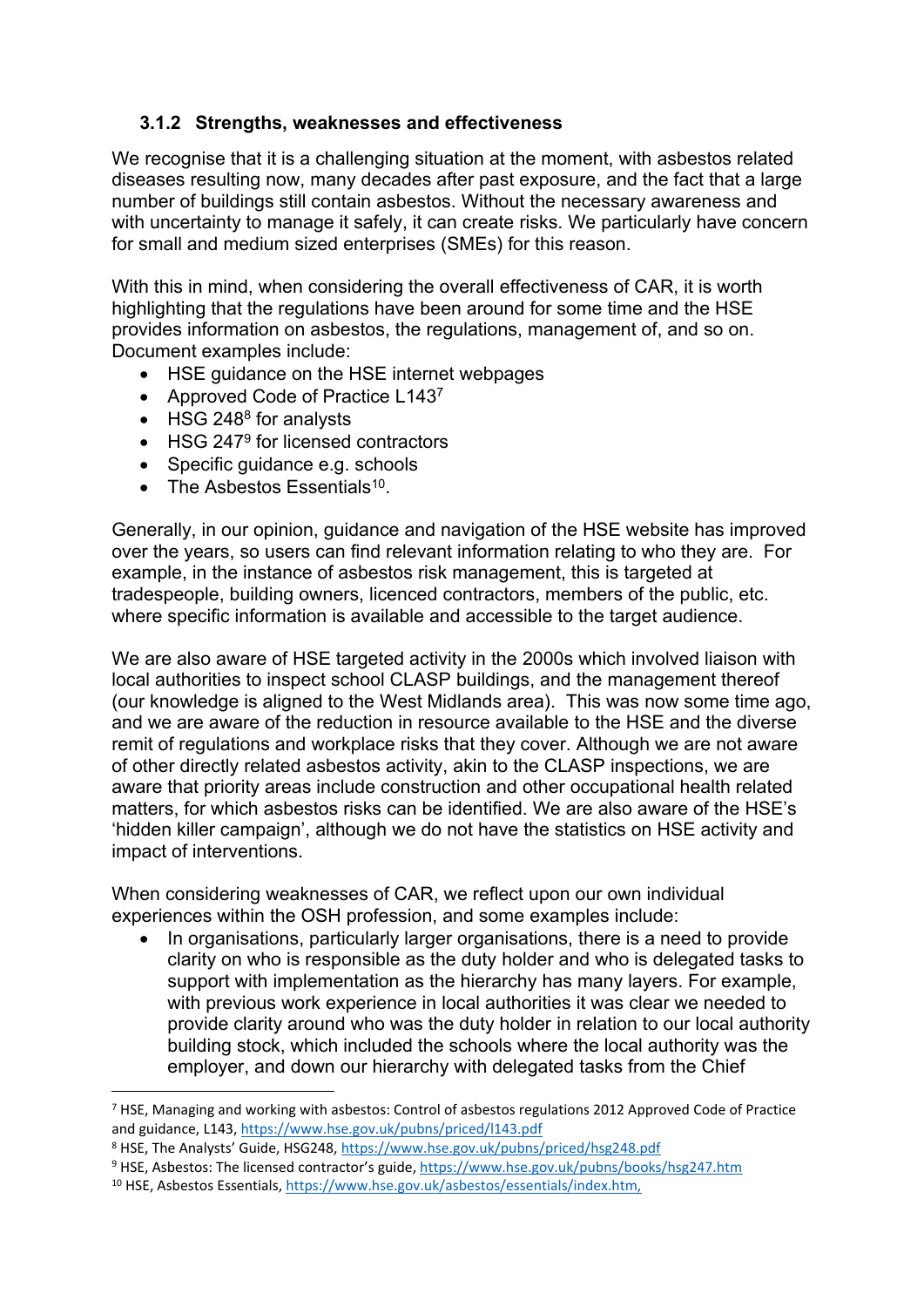Executive, to Head of Facilities (with budget control), down to facilities and building management and to local persons on site at the building, such as the Head teacher. The clarity in roles and responsibilities therefore rely on a large number of post holders from the local authority who have responsibility for the building and commissioning the contractors, Head teachers, facilities management colleagues, caretaker/site supervisors, and so on. There is also a requirement to ensure training. Although, in this particular instance, there were training matrices in place and provided. Thinking about other larger organisations and their buildings, we question if there is a gap in information cascading down to workers and others on site who may disturb ACMs.

- We acknowledge another weak point is simply not knowing there is asbestos there in the first place. Within our work experience we have experience of two major exposures which both led from a licensed contractor using a nonlicensed subcontractor who was not included in the client's control procedures. Exposure amongst people who know what they're doing is less common. But using people in an ACM area who have no knowledge or understanding of ACM control is a significant issue. Often, they aren't there to work on the ACM, but disturb it during their preparatory activities, such as erecting scaffolding. So again, how are we ensuring those who need the information and awareness are getting it?
- We also recognise that the larger employers are more likely to have professional health and safety employees/ contractors who can assist them with their health and safety responsibilities and will be aware of CAR. In micro – SMEs this may not be the case. A concern for IOSH is how these smaller businesses know and undertake their compliance requirements, like asbestos management.

To summarise these points, given the regulations have been around for a good length of time, it makes you question 'why' they are not being followed in some instances. Is it because some employers don't know about the regulations? Are they being badly advised? Are they SMEs with resource and competency/awareness gaps or barriers? Is it a case of 'getting the job done' to avoid cost and time pressures? Is there also an element of it being associated with workers working on domestic premises? It may be all of these matters to varying degrees, but without any oversight of all buildings, the associated risks from asbestos, and assurances, it is hard to quantify and identify the areas of weakness.

We would however like to bring to your attention and share some data from IOSH which will be useful in the consideration around effectiveness. In 2018, IOSH commissioned an Opinium survey of 500 UK construction workers on asbestos awareness, regarding what they know about the hazard. It found, that while the majority are familiar about the risks posed, a third of survey respondents had never checked the asbestos register before starting work on a new site – with nearly half of those not even knowing there is a register. Almost one in five respondents said if they discovered asbestos, they wouldn't be clear about what to do<sup>11</sup>.

<sup>11</sup> IOSH, "Uncertainty and ignorance" risks more asbestos deaths, [https://iosh.com/more/news](https://iosh.com/more/news-listing/uncertainty-and-ignorance-risks-more-asbestos-deaths/)[listing/uncertainty-and-ignorance-risks-more-asbestos-deaths/](https://iosh.com/more/news-listing/uncertainty-and-ignorance-risks-more-asbestos-deaths/), webpage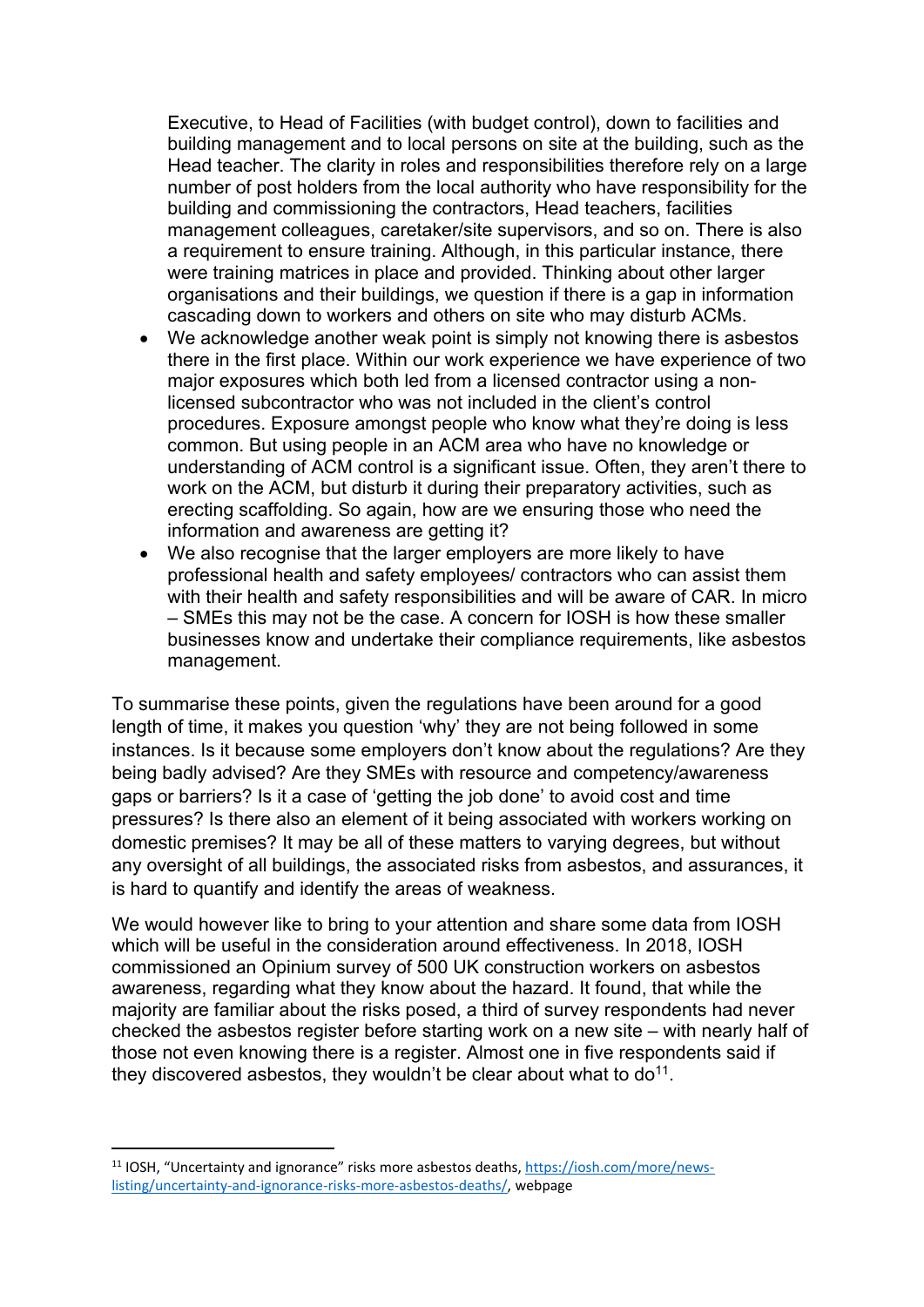Key findings include:

- 59 per cent had been informed of the asbestos risks and had this reinforced regularly with training; 15 per cent had never been informed
- 23 per cent said they had been exposed to asbestos; with only 27 per cent saying they hadn't been exposed
- 32 per cent had never checked the asbestos register before starting work on a new site, with 15 per cent of these not knowing about the register
- 18 per cent said that if they found asbestos they would either be unsure or have no idea what to do

While the survey was conducted among construction workers, the risks of asbestos exposure are present across many workplaces. We are concerned by these figures, which highlights that the awareness requirements have not been completely successful.

Considering this data, there is obviously a lack of consistency across duty holders, and we are particularly concerned regarding SMEs and occupational health capacity building across businesses.

### **3.2 Do we know how many owners themselves who are directly the duty complier, the person who has to carry out the responsibility?**

The duty holder, depending on the size of the organisation, will have processes in place to detail how they comply with the regulations through assigned roles, responsibilities and accountabilities.

Within larger organisations, the duty holder retains the legal responsibilities. However, they will delegate work down to assist them in compliance with the duties, and the duty holder must ensure that those persons are competent and as such provide suitable and sufficient training, information, instruction and awareness as relevant. As part of this management system, it must include information being passed to others, such as occupants or people who are likely to disturb asbestos. It is a complete system and each chain in that system needs to be fully briefed, informed and aware of the part they play, and the risks involved.

The legislation is clear on the information, instruction, training and competency requirements, but because they are managed locally within that particular organisation, there isn't the overall transparency and oversight outside of that workplace to confirm a) who the duty holder is, and b) how they are complying. There is also no oversight of the competency of the duty holder, whereby competency includes skills, knowledge and experience.

### **3.3 What do you think could be done to strengthen compliance and to make sure that people are fulfilling their duties properly and that we are not leaving gaps that are creating risk?**

We would like to reference again the 2018 IOSH commissioned Opinium survey of 500 UK construction workers (refer to 3.1.2) on asbestos awareness and what they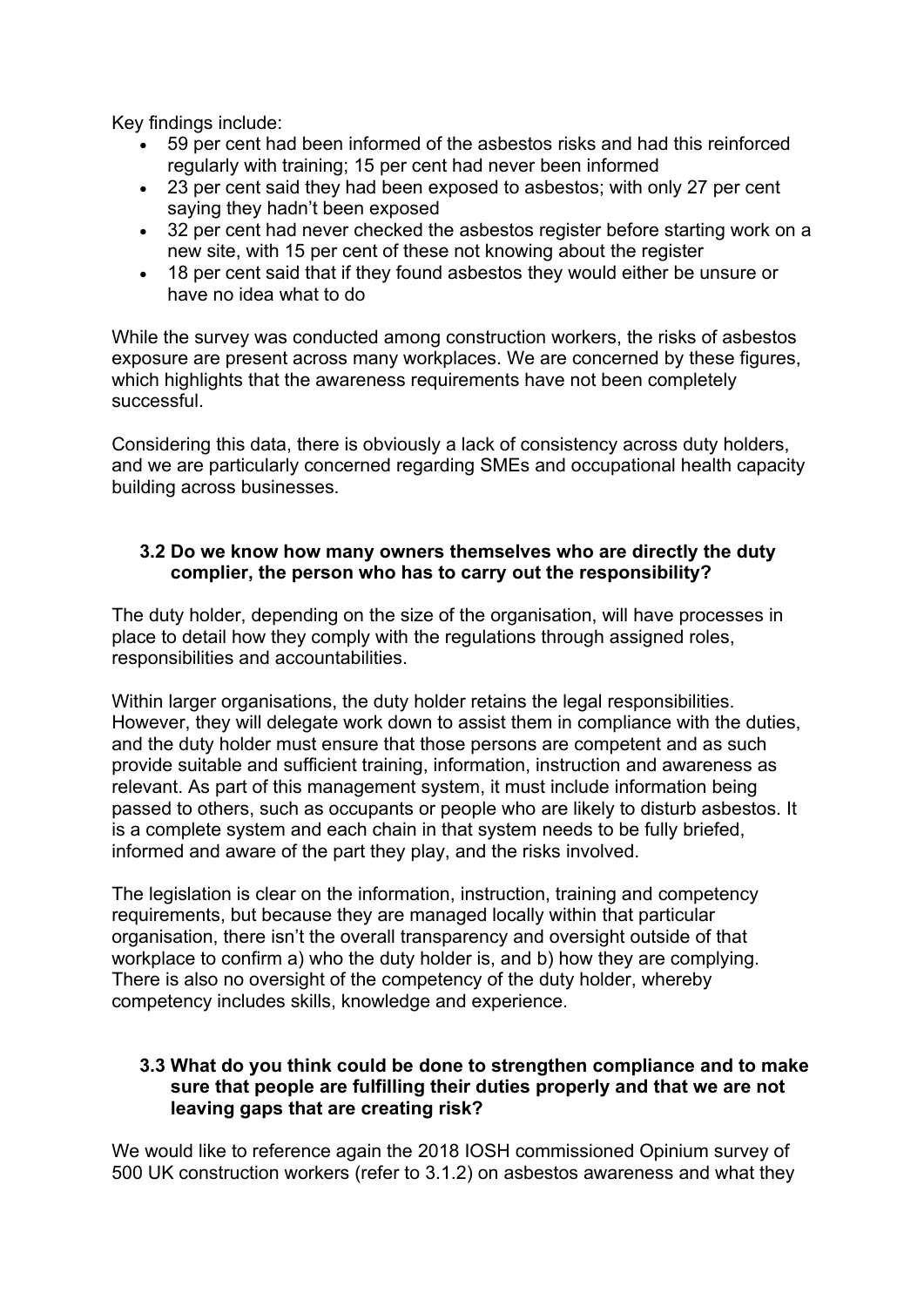knew about the hazard. The survey found that while the majority of workers are familiar with the risks posed, a third of those surveyed had never checked the asbestos register before starting work on site, with nearly half of those not even knowing if there was a register. Almost one in five respondents said if they discovered asbestos, they would not be clear about what to do anyway.

We want to highlight awareness and competency which is so important and appears to be lacking in some instances. Although the duty to manage is covered and detailed within the legislation, whereby the duties and risk-based approach is quite straightforward and has been out for a long time, this research demonstrates that full implementation and application is lacking throughout the responsibility chain. Awareness is not reaching down to those who are fulfilling those roles, coming into contact with the hazard and those who are placed at risk. The findings of this survey were obviously a cause of concern for IOSH and raise the fact that awareness requirements are not being successfully cascaded down.

At IOSH we recognise the collective effort is required across policy makers, governments, regulators, employers and worker representatives to provide a strong system of compliance. We would welcome the adoption of stringent measures on inventory and management of asbestos as a means to reaching the highest possible level for an efficient protection of all workers. For example, we would like to see progress in considering tailored strategies and policies for work-related cancer affecting blue-collar workers in low-profile occupational sectors to help raise public perceptions of the problem.

Other options for consideration include:

- When thinking about strengthening compliance it must be across all persons in the value chain. We are aware of the Asbestos Network, as IOSH published a document on behalf of the Network as part of our IOSH  $N$ TTL<sup>1</sup> campaign. The network is chaired by the HSE, and it engages with a range of stakeholders and ensures that good / pragmatic guidance is produced. IOSH is represented on that network. We believe more could be done to promote that guidance, by the HSE and by the other key stakeholders who are represented within the network. This network could include looking at a competency matrix for all asbestos stakeholders, the promotion of guides for identifying asbestos in the workplace, the production and provision of articles on gaps in asbestos knowledge (e.g., moss on asbestos roofing).
- One instrument towards compliance is to improve the training of employees in dealing with asbestos. The target groups of these guidelines are employees and employers of companies focusing on the removal of asbestos products as well as other firms that come into random contact with asbestos-containing, mostly building, materials and so on. We also need to consider duty holders. For example, we know of large sites where the asbestos register comprised three lever arch folders packed with survey plans and drawings. For any lay person (duty holder), it was a complex task to interpret and equally so for Contractors going onto site.
- The simplification of requirements about licenced/non-licenced/notifiable asbestos work.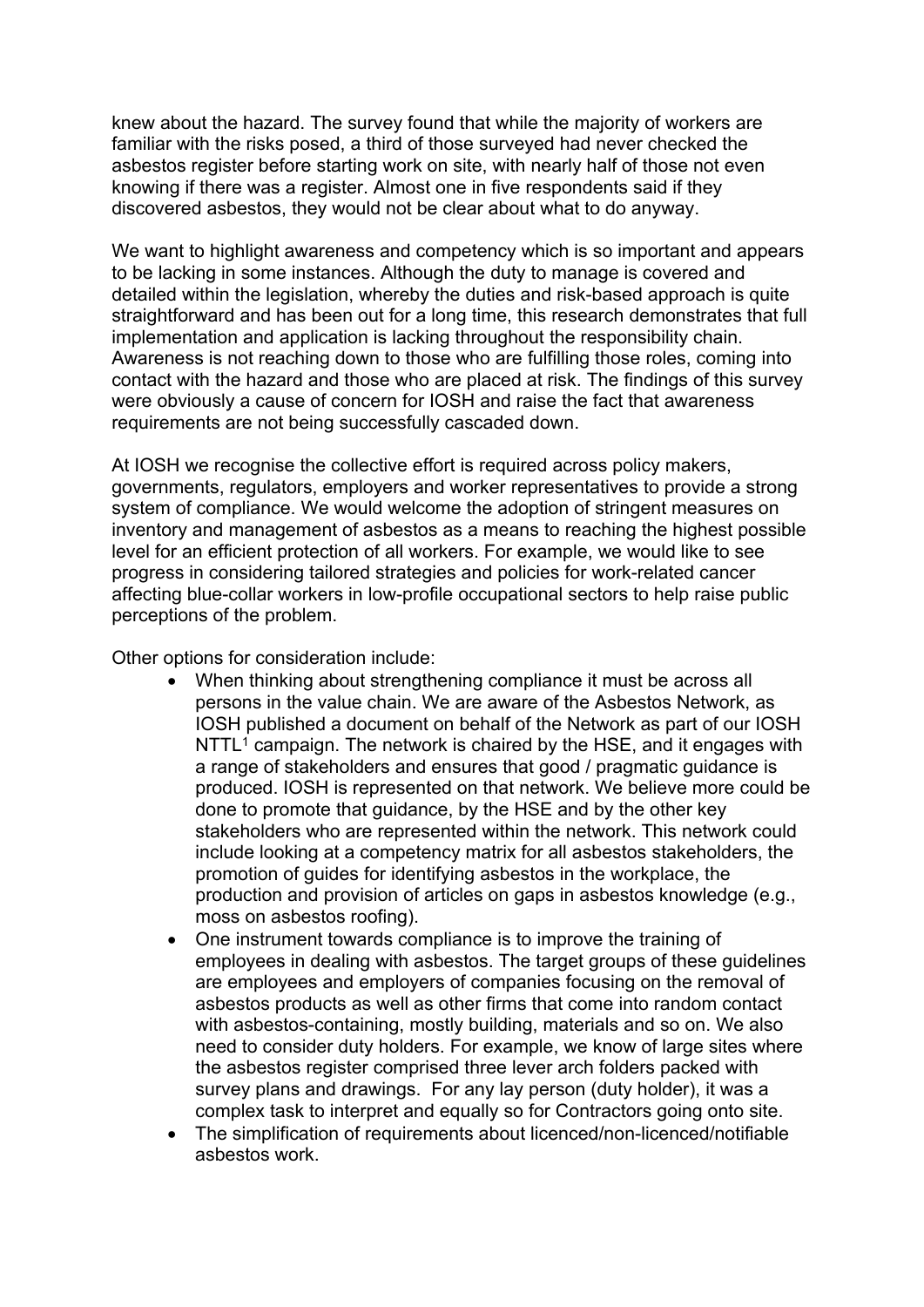With the adoption of renewed climate resilience and the transition to netzero goals by the UK government, it is expected that millions of buildings will be maintained, renovated, or demolished. Consequently, large amounts of asbestos will be disturbed during those renovations. Moving forward, we would therefore recommend that approaches are taken as part of the wider management of buildings within the UK, across the public policy remit which is in addition to local management and HSE oversight. Asbestos is everywhere within buildings and is in a lot of buildings. As mentioned previously, to remove asbestos will also bring about risks and how and when this is done should be identified through risk assessment, which requires a duty to manage and a proportionate risk-based approach.

#### **3.4 How do we get non-licensed work that ends up being notifiable—that is slightly confusing—where the work is not quite sufficiently low-risk?**

The definition of licensable work in the  $ACOP<sup>12</sup>$  (page 16) is vague and could put non-professional asbestos removal operatives at risk. It states: "In most cases, only those with a licence should carry out work with these materials. However, licensing will not apply to short-duration work where the risk assessment shows the work will only produce sporadic and low intensity exposure and will not exceed the control limit."

Although we are provided with definitions of "sporadic" and "low intensity" it is quite hard to say what is short-duration work and what is not. We also find that the definition of short-duration work and low-intensity conflicts with the notion that any exposure can potentially lead to somebody getting occupational cancer.

We have experience and knowledge of instances when the risk-based intention of the legislation is not implemented. For example, we know that intended short duration work may overrun for various reasons. There may also be unforeseen challenges/obstacles, and this might introduce human error, and so on. Therefore, in order to prevent the duty holder falling out of scope of the definition, all work is undertaken by licensed contractors. We have a couple of experiences of building owners who genuinely wanted to do the right thing but were finding developing guidelines to follow in this area impossible, and thus concluded that it wouldn't work for them, and the pragmatic answer was to contract even "short duration work" to licensed contractors.

We also have experience that the current definitions do leave themselves open to interpretation, and therefore it is easier to default using licensed contractors, or on the opposite side they are not used at all when they really should have been.

Clarity is certainly required and would be welcomed.

### **3.5 Is HSE's enforcement of asbestos regulations in line with the level of risk?**

<sup>12</sup> [Managing](https://www.hse.gov.uk/pubns/priced/l143.pdf) [and](https://www.hse.gov.uk/pubns/priced/l143.pdf) [working](https://www.hse.gov.uk/pubns/priced/l143.pdf) [with](https://www.hse.gov.uk/pubns/priced/l143.pdf) [asbestos](https://www.hse.gov.uk/pubns/priced/l143.pdf) [\(hse.gov.uk\)](https://www.hse.gov.uk/pubns/priced/l143.pdf)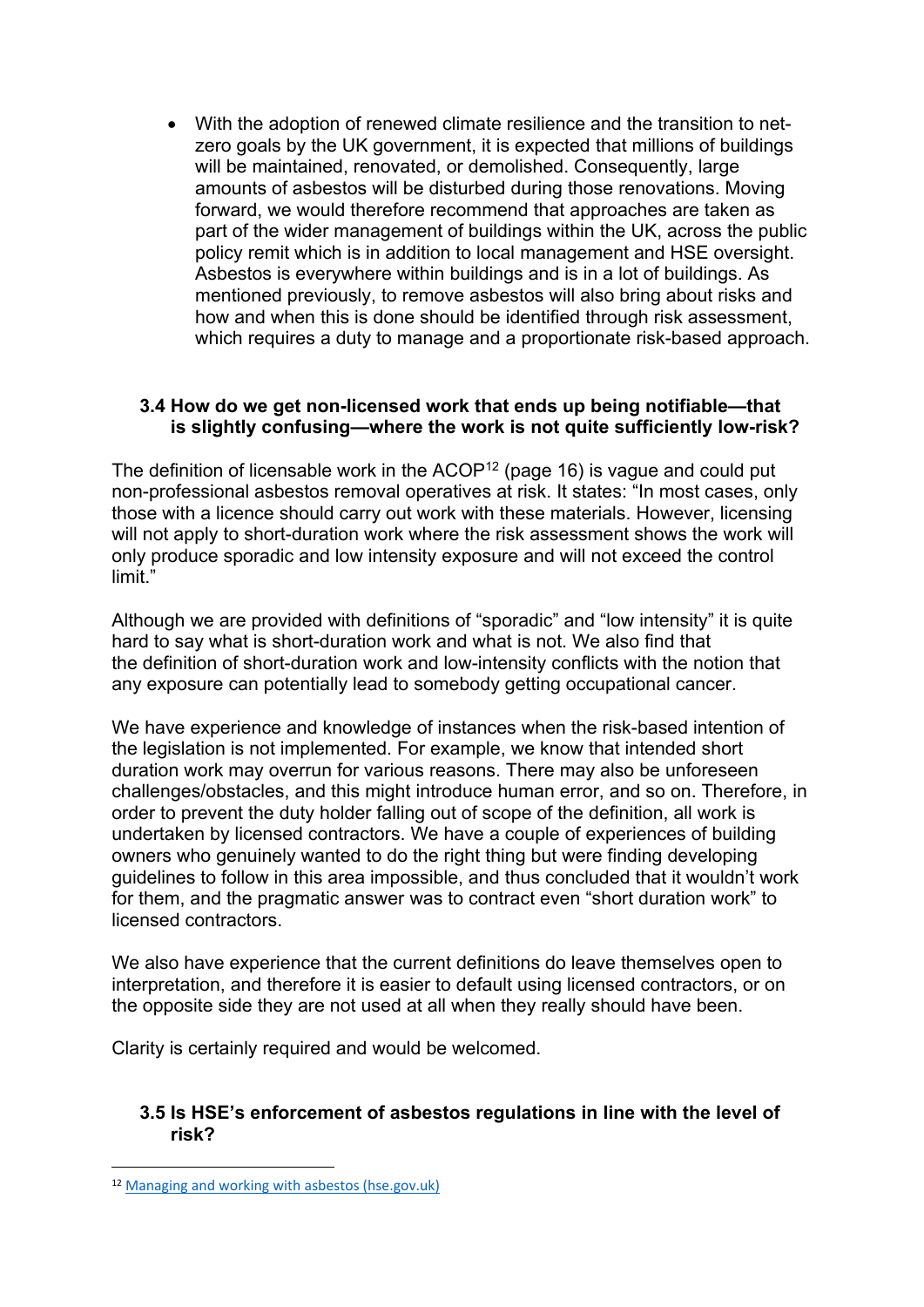Protecting and improving the nation's occupational health is essential to support individuals, businesses, and the economy. Within Britain, we do see that more investment is required for occupational health capacity building.

The amount of funding HSE receives has reduced in recent years, which will impact its ability to protect and enhance the health, safety, and wellbeing of the nation's workforce. This is happening at a time when the most recent figures published by HSE in 2020 indicate that there are over 5,000 asbestos-related deaths every year in the UK, making it the single biggest cause of work-related deaths. We do recognise that there will always be a finite amount of resource which needs to be prioritised, and IOSH advocates for the protection of our workers through public policy, government, good occupational health and safety management and investment into sustainable workers, sustainable buildings and sustainable communities.

Regarding the HSE activity, when reviewing HSE guidance<sup>13</sup> on Fee For Intervention (FFI) it states that licensable work with asbestos by those who hold a licence for work with asbestos under CAR, are currently exempt. However, in practice, asbestos as a health risk and situations in which failures might occur would be deemed likely to result in significant or serious personal injury and ill health would be likely to result in formal written enforcement and therefore FFI would apply e.g. ACM in poor or damaged condition, resulting in the potential release of fibres.

Therefore, HSE can and will take action. However, we are not aware of the data to demonstrate this activity and the outcomes of intervention.

Whilst the asbestos related deaths a year are extremely high, due to the latency period between exposure and onset, it is difficult to identify the number of instances where exposure has happened as a result of non-compliance with CAR, as the onset of symptoms are expected to be some time away. This, coupled with the fact that there is no central register or database that accurately and transparently records which types of asbestos are present in which buildings or in what quantity, has an impact on the visibility of the issue, meaning that the true level of non-compliance cannot be observed. However, the asbestos related disease data does speak for itself and warrants continued action, promotion and enforcement.

#### **3.6 Should we have a national digital register of asbestos in non-domestic buildings? We have heard evidence from others in the past about the national register of asbestos in schools in Holland. What do you think about whether we should have one here?**

IOSH supports a register for transparency and risk oversight to aid the identification of risk, opportunities and improvement for the prevention, management and awareness of those hazards and risks. However, we also recognise there needs to be a clear process in place to ensure consistency, quality of the data, assurances, access/useability and knowledge of the user to aid awareness and understanding of the risks and management thereof. For example, clarity on the number of samples

<sup>&</sup>lt;sup>13</sup> HSE, Guidance on the Application of Fee For Intervention (FFI), [hse47.pdf,](https://www.hse.gov.uk/pubns/hse47.pdf) webpage, p.g. 10 and p.g. 25-26.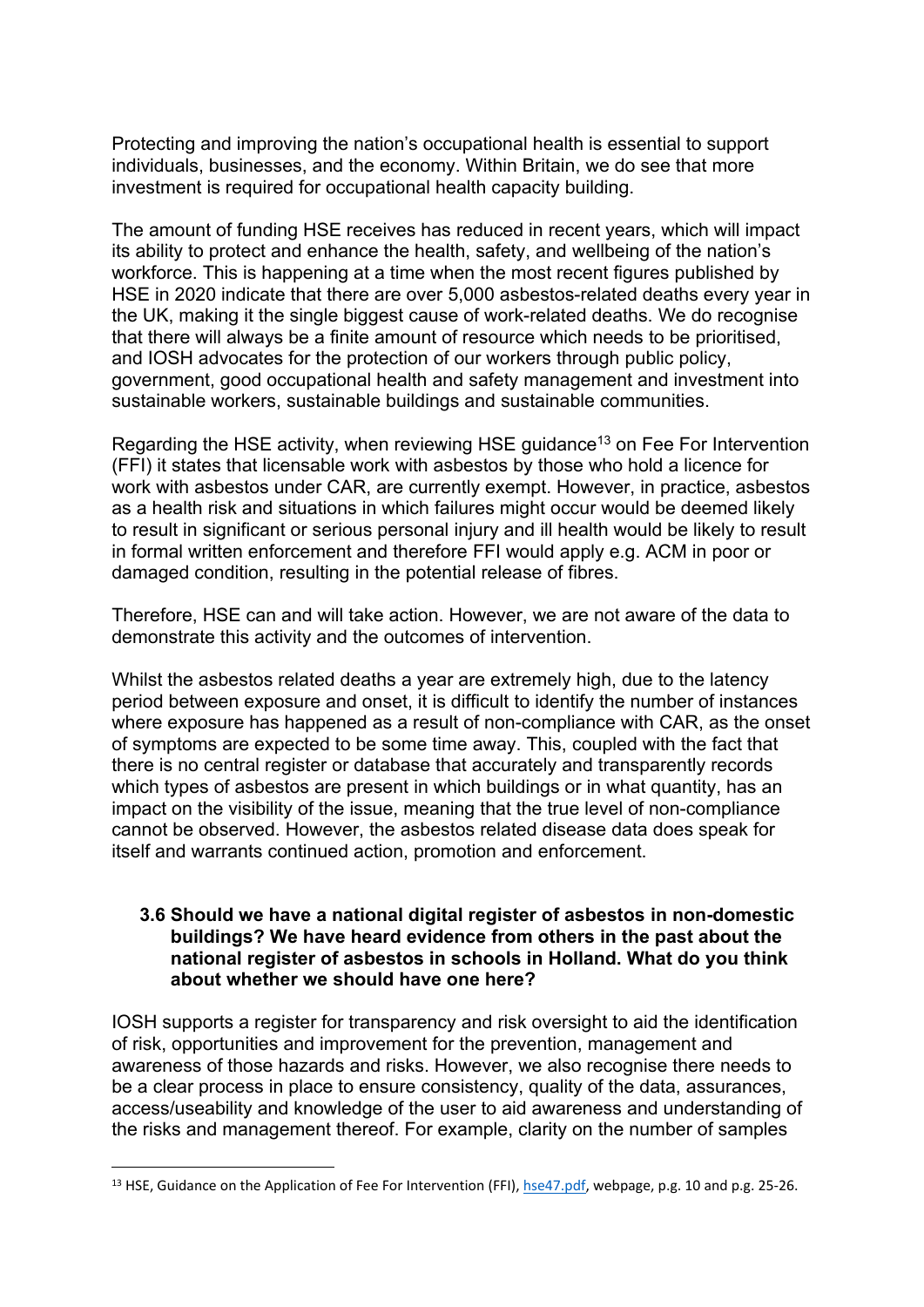and locations is required, otherwise information could be based purely on visual/presumption, or on limited physical sample size in comparison to the size of the building and come back as not being asbestos. This is not a representative test for the building etc and wouldn't necessarily mean there isn't any asbestos within the building. There would therefore have to be very rigorous testing and auditing of buildings.

Also, IOSH recognises that the quality and usefulness of any register is dependent on the quality of information placed into it and the capacity (and knowledge) of those reviewing/accessing the information. We have experience of some asbestos surveys providing limited information about the areas surveyed or tested and, in some cases, 'no access' is stated. There is a perception amongst duty holders that when a survey of their building says "no asbestos containing materials found" then there is no asbestos containing materials in the building, while this may not be the case. In addition, not all duty holders will fully understand the structure of their building or the components of their plant (or ACMs) within plant/buildings. Therefore, if this is the case, should it be carried out by a licensed contractor? Is there a body or organisation of asbestos surveyors who would need to be trained and licensed to be able to do the checking like there is a license to be a contractor to remove asbestos?

IOSH also identifies other benefits from the register, which could include:

- Providing enforcing authority inspectors/fire brigade/OSH professionals (consultants) with the knowledge to check status of ACMs before inspecting site
- Providing employers, landlords etc. advance knowledge of what buildings contain prior to purchase or lease

However, we do also recognise that information without the appropriate context and understanding could cause alarm, concern around health and safety, and distress for building users depending on how much/ how the information is shared. In turn, this could impact the provision of the service being offered, which may be a hospital or school (for example, concerned parents having their children within a school with asbestos). Consideration on how the information is used and disseminated needs to therefore be clarified.

Whilst we are in support, providing appropriate arrangements are in place to remedy the above concerns, we do not necessarily see that the register should sit with the HSE, as the information currently belongs to the duty holders and the surveyors and analysts undertaking the surveys. As mentioned previously, is there an opportunity within public policy and building management to explore how this data is captured and utilised and used to inform future use, developments and demolition of buildings.

**3.7 Duty holders' responsibilities for routinely monitoring asbestos exposure to building users and employees. What are your thoughts about air sampling versus visual inspection of in situ asbestos?**